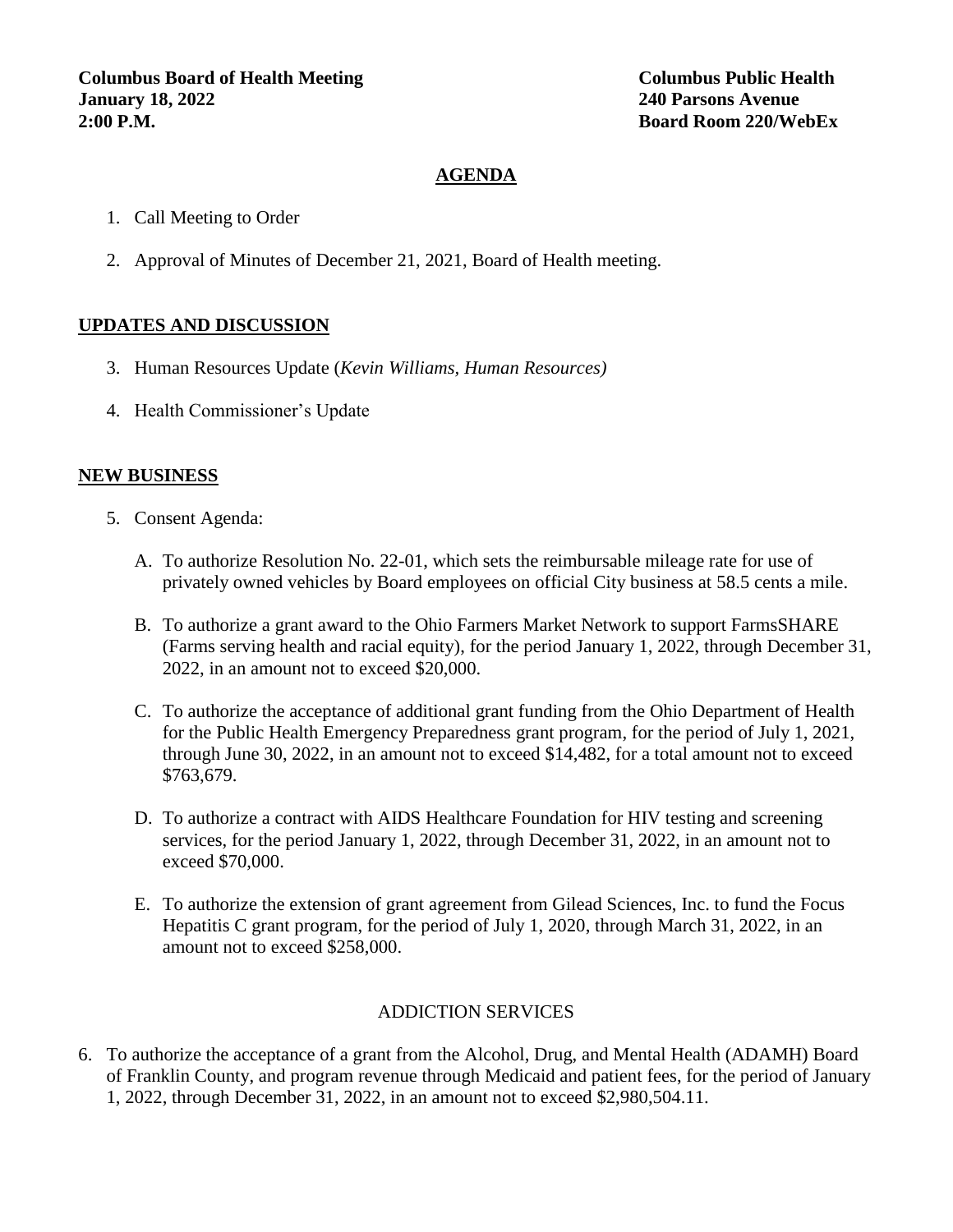#### ADMINISTRATION

7. To authorize various grant awards for the Commission on Black Girls, for the period January 1, 2022, through December 31, 2022, in an amount not to exceed \$278,179 for the following organizations: Image Character Etiquette, Inc., Zeta Phi Beta Sorority, Inc. Gamma Zeta Zeta Chapter, Zeta Phi Beta Sorority, Inc. Sigma lota Zeta Chapter, Thiossane Institute, Actions That Matter for Youth, The Ohio State University, Bumblebeez, Physicians Care Connection, and Black Girls Mentoring.

### CLINICAL HEALTH

8. To authorize the acceptance of additional grant funding from the Ohio Department of Health for the Reproductive Health and Wellness Grant Program, for the period of April 1, 2021, through March 31, 2022, in an amount not to exceed \$16,531, for a total amount not to exceed \$1,606,531.

#### SEXUAL HEALTH PROMOTIONS

- 9. To authorize the acceptance of a grant from the Ohio Department of Health for the 2022 STI Prevention Grant Program, for the period of January 1, 2022, through December 31, 2022, in an amount not to exceed \$1,375,000.
- 10. To authorize a contract with Equitas Health to provide health education and risk reduction services related to HIV, for the period January 1, 2022, through December 31, 2022, in an amount not to exceed \$248,137.
- 11. To authorize the acceptance of a grant from the Ohio Department of Health for the 2022 HIV Prevention Grant Program, for the period of January 1, 2022, through December 31, 2022, in an amount not to exceed \$1,446,254.

#### **OTHER BUSINESS**

- 12. Approval of Personnel Items
- 13. Next Scheduled Meeting February 15, 2022, at 2:00 p.m.
- 14. Adjourn Regular Meeting